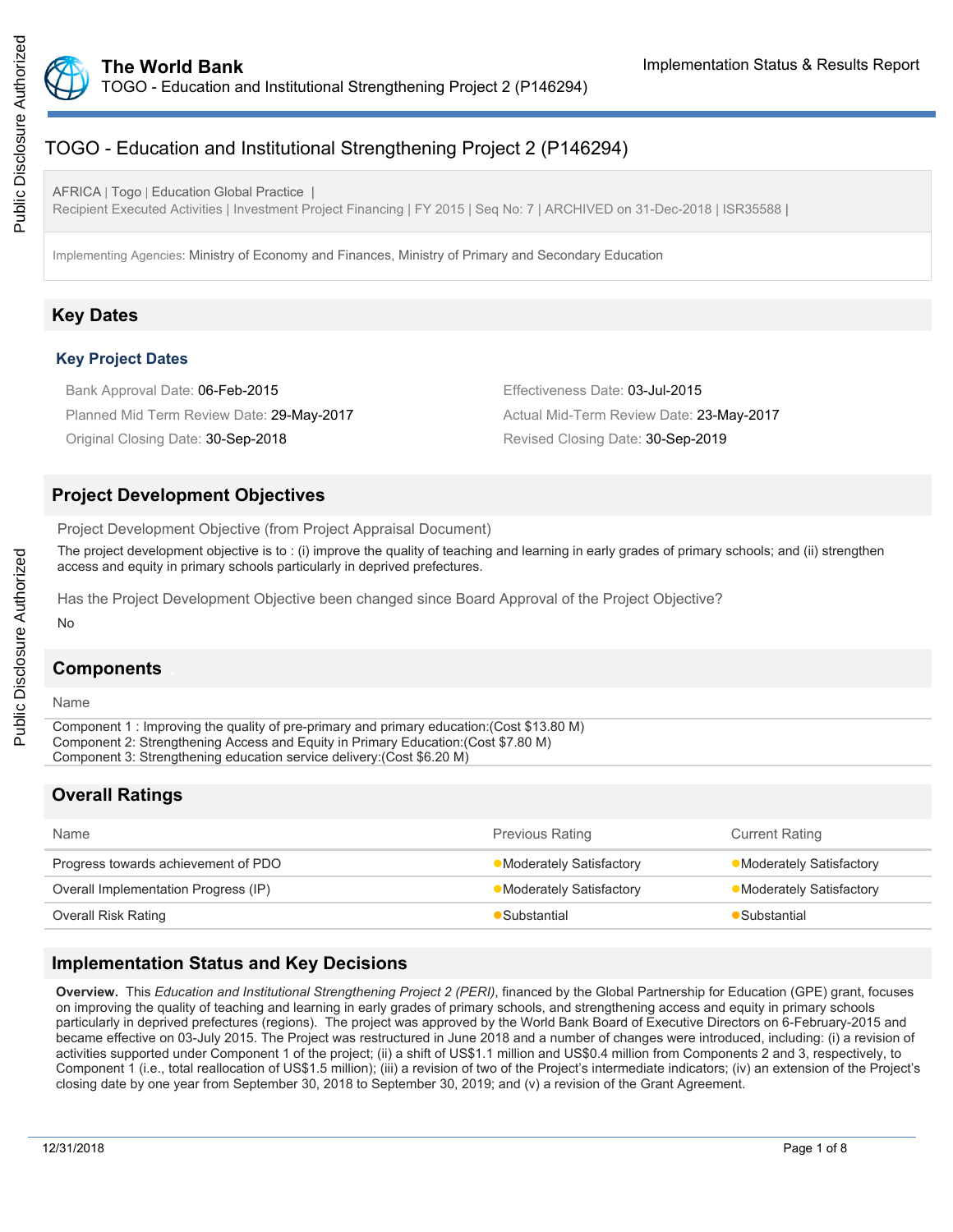**Progress by Component**. The project, which has three components, has made progress towards achieving its overall objective, and the implementation progress on every component is summarized below:

Component 1: **Improving the quality of pre-primary and primary education.** This Component has three subcomponents as follows: (i) the development of new curricula and textbooks for grade 1 to 3; (ii) teacher training and awareness-raising activities aimed at the reduction of repetition; and (iii) the provision of school grants for quality enhancement in schools in the 18 prefectures supported by the Project.

*Sub-component 1.1: New curricula and textbooks*. The development of new curricula and textbooks for primary schools is progressing: • For grade 1, the general implementation of the new curricula, including textbooks, started during the 2016-17 school year after the finalization, publishing and reproduction of the new mathematics and reading textbooks as well as guides for teachers with the Ministry having the copyright. In total, 783,676 mathematics and reading textbooks and 42,000 teachers' guides were delivered to the Ministry against a planned 660,000 textbooks and 42,000 guides. It was distributed to schools in October 2016 and the number covered all the grade 1, public and private students.

• For grade 2, due to the delay in the procurement process, the general implementation of the new curricula, including textbooks, started during the 2018-19 school year. In total, 660,000 mathematics and reading textbooks and 42,000 teachers' guides were delivered to the Ministry. It was distributed to schools in October 2018 and the number covered all the grade 1, public and private students.

For grade 3, textbooks and teachers' guides in mathematics and reading have been finalized. The bidding process for the selection of firms to replicate these materials has been completed. The editor delivered the first draft of its work in early October and was waiting for the Ministry's review completing the activity (after which printing can begin)

For grade 4, textbooks and teachers' guides in mathematics and reading are being finalized although the development of these textbooks was not part of the original project design.

Sub-component 1.2: Teacher training and awareness raising to reduce repetition. For grade 1, about 14,549 public and private teachers and headmasters have been trained in the use of textbooks and teachers' guides. For grade 2, 15,350 public and private teachers and headmasters have been trained. The first out of the two rounds of assessment of teachers' competencies and classroom practices (which is required to measure a PDO-level indicator), have been completed. As part of awareness-raising activities aimed at the reduction of repetition, preparatory tasks to increase the buy-in of main actors to reduce repetition rates at the primary level have been completed. Given the heavy workload of the Directorate of primary school during the last quarter of 2018, the implementation of awareness-raising activities will be carried out in 2019.

*Sub-component 1.3: School grants and research activities for quality improvement in primary schools.* With regards to school grants, funds have been transferred to 1,650 public primary schools for the 2016-17 and 2017-18 SYs. The Minister's authorization of the transfer of the 2018-19 school grants is underway. However, research activities to gain a deeper understanding of the factors which need to be addressed (through policies) to improve the quality of primary education are still lagging behind.

**Component 2: Strengthening Access and Equity in Primary Education.** This component has two subcomponents: (i) construction of classrooms program; and (ii) the promotion of girls' schooling in 4 selected prefectures targeted by the Project.

Sub-component 2.1: Construction of schools and boreholes in 18 Deprived Prefectures. Construction works have been completed in the 80 planned sites. Each site includes three classrooms equipped with desks, an office and storage room and two blocks of three latrines. Construction of 17 out of 20 boreholes planned has been completed. Boreholes could not be set up in three sites (determined after two attempts of drilling); therefore, these boreholes may be transferred to the nearest schools if necessary.

Sub-component 2.2: Promoting girls' schooling in 4 selected prefectures. With regards to activities related to the promotion of girls' schooling in 4 selected prefectures, uniforms were distributed to 54,636 girl students in the first quarter of the school year (SY) 2017-18. The sanitary kits for grades 5 and 6 girls have been delivered and the preparatory activities prior to the distribution are underway.

**Component 3: Strengthening education service delivery.** This component is supporting: (i) the capacity-building of COGEPs in school construction, management of school grants, procurement and distribution of girls' uniforms and sanitary kits, and overall monitoring of school activities; (ii) a pilot phase of literacy training for the members of about 100 COGEPs which managed the school construction funded under the first phase of PERI; and (iii) a performance-based incentives program to build the capacity of School Inspectorates.

Sub-component 3.1: Capacity-building of COGEPs: Four out of the five modules of the grassroots management training (GMT) training have been completed. The fifth module will take place after the official reception of the construction works. With regards to the pilot literacy training, there has been some delay in the selection of the operators which will be in charge of the training of the COGEPs because the bidding documents were not consistent with the Bank's guidelines.

*Sub-component 3.2.: Capacity Building of Education Ministries, Monitoring and Evaluation (M&E) and Accountability.* The first operating grants transferred to Inspectorates as part of the Performance-based contracts (PBC) have been satisfactorily implemented according to the finding of a formal evaluation carried out. The transfer of the second operating grants has been done . In addition, electronic tablets have been provided to all School Inspectorates to record data on-the-go, which in turn will reduce transaction costs for the inspectors.

### **Risks**

#### **Systematic Operations Risk-rating Tool**

| Risk Category                   | Rating at Approval       | <b>Previous Rating</b> | <b>Current Rating</b> |
|---------------------------------|--------------------------|------------------------|-----------------------|
| <b>Political and Governance</b> | $\hspace{0.05cm} \dashv$ | Substantial            | Substantial           |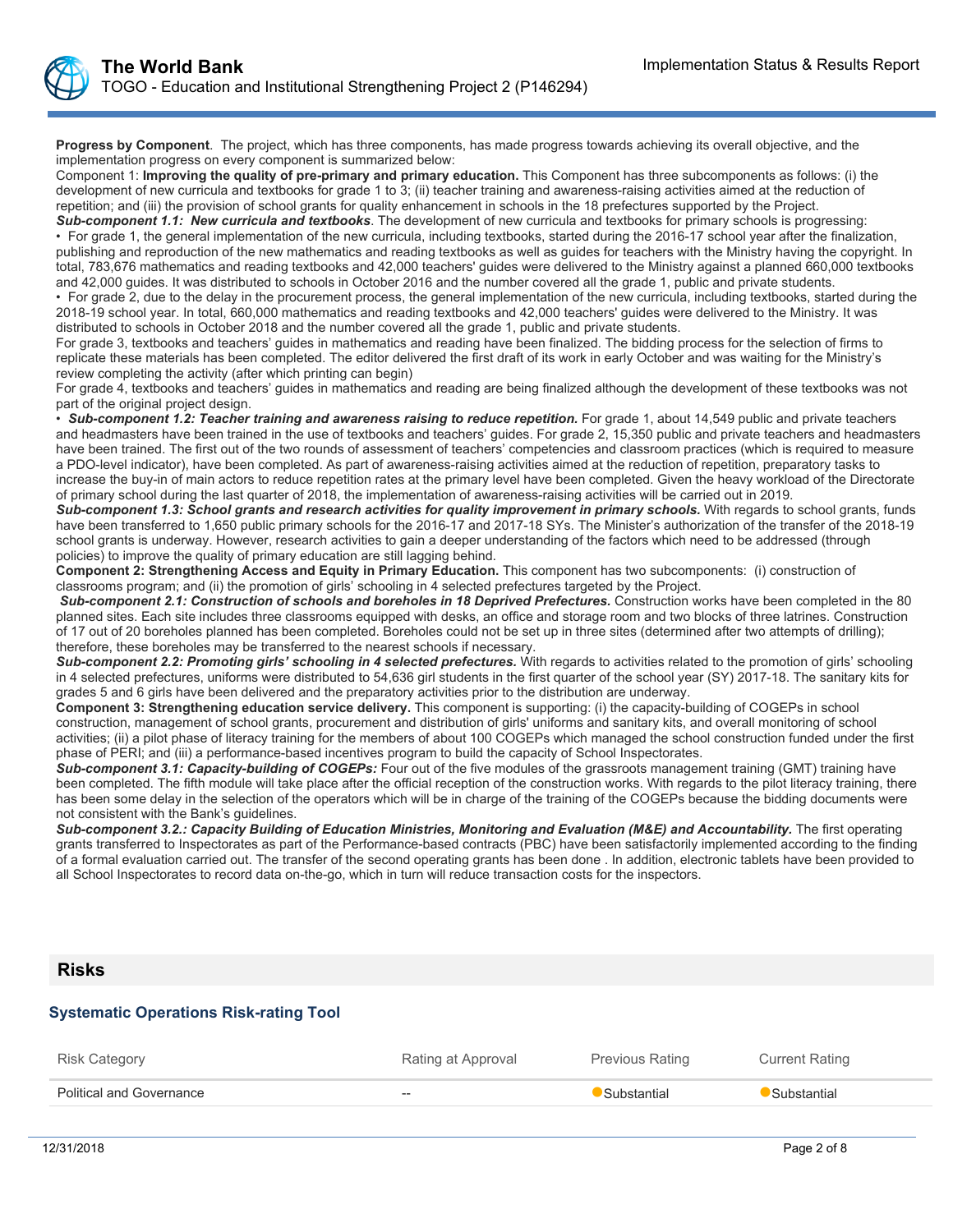

TOGO - Education and Institutional Strengthening Project 2 (P146294)

| <b>Macroeconomic</b>                                            | --    | <b>Moderate</b> | <b>Moderate</b> |
|-----------------------------------------------------------------|-------|-----------------|-----------------|
| Sector Strategies and Policies                                  | $- -$ | <b>Moderate</b> | Moderate        |
| Technical Design of Project or Program                          | --    | Moderate        | Moderate        |
| Institutional Capacity for Implementation and<br>Sustainability | --    | Substantial     | Substantial     |
| Fiduciary                                                       | --    | $\bullet$ High  | $\bullet$ High  |
| <b>Environment and Social</b>                                   | --    | <b>Moderate</b> | <b>Moderate</b> |
| <b>Stakeholders</b>                                             | --    | Moderate        | Moderate        |
| Other                                                           | --    | --              | --              |
| Overall                                                         | --    | Substantial     | Substantial     |

# **Results**

# **PDO Indicators by Objectives / Outcomes**

| Improving the quality of teaching and learning in pre-schools and primary schools                                                                               |                                                                                                                                                                                                                                                                                         |                                                                                                                                                                                                                   |                  |                   |  |  |
|-----------------------------------------------------------------------------------------------------------------------------------------------------------------|-----------------------------------------------------------------------------------------------------------------------------------------------------------------------------------------------------------------------------------------------------------------------------------------|-------------------------------------------------------------------------------------------------------------------------------------------------------------------------------------------------------------------|------------------|-------------------|--|--|
| ► Percentage of students in grade 2 (CP2) who attain defined minimum standards on national learning assessment tests in<br>reading/writing (Percentage, Custom) |                                                                                                                                                                                                                                                                                         |                                                                                                                                                                                                                   |                  |                   |  |  |
|                                                                                                                                                                 | <b>Baseline</b>                                                                                                                                                                                                                                                                         | Actual (Previous)                                                                                                                                                                                                 | Actual (Current) | <b>End Target</b> |  |  |
| Value                                                                                                                                                           | 28.50                                                                                                                                                                                                                                                                                   | 0.00                                                                                                                                                                                                              | 28.50            | 34.00             |  |  |
| Date                                                                                                                                                            | 30-Jul-2013                                                                                                                                                                                                                                                                             | 11-May-2018                                                                                                                                                                                                       | 18-Dec-2018      | 30-Sep-2019       |  |  |
| Comments:                                                                                                                                                       |                                                                                                                                                                                                                                                                                         | Baseline data. The national learning assessment that is scheduled for the last year of the project life is<br>underway. The first test took has just been carried out and the last test will be held in May 2019. |                  |                   |  |  |
| ► Percentage of students in grade 2 (CP2) who attain defined minimum standards on national learning assessment tests: Math<br>(Percentage, Custom)              |                                                                                                                                                                                                                                                                                         |                                                                                                                                                                                                                   |                  |                   |  |  |
|                                                                                                                                                                 | <b>Baseline</b>                                                                                                                                                                                                                                                                         | Actual (Previous)                                                                                                                                                                                                 | Actual (Current) | <b>End Target</b> |  |  |
| Value                                                                                                                                                           | 36.00                                                                                                                                                                                                                                                                                   | 0.00                                                                                                                                                                                                              | 36.00            | 41.00             |  |  |
| Date                                                                                                                                                            | 30-Jul-2013                                                                                                                                                                                                                                                                             | 11-May-2018                                                                                                                                                                                                       | 18-Dec-2018      | 30-Sep-2019       |  |  |
| Comments:                                                                                                                                                       |                                                                                                                                                                                                                                                                                         | Baseline data. The national learning assessment that is scheduled for the last year of the project life is<br>underway. The first test took has just been carried out and the last test will be held in May 2019. |                  |                   |  |  |
| ► Percentage of primary teachers rated satisfactory in the use of the new curriculum (Percentage, Custom)                                                       |                                                                                                                                                                                                                                                                                         |                                                                                                                                                                                                                   |                  |                   |  |  |
|                                                                                                                                                                 | <b>Baseline</b>                                                                                                                                                                                                                                                                         | Actual (Previous)                                                                                                                                                                                                 | Actual (Current) | End Target        |  |  |
| Value                                                                                                                                                           | 0.00                                                                                                                                                                                                                                                                                    | 49.10                                                                                                                                                                                                             | 57.30            | 60.00             |  |  |
| Date                                                                                                                                                            | 01-Dec-2014                                                                                                                                                                                                                                                                             | 11-May-2018                                                                                                                                                                                                       | 18-Dec-2018      | 30-Sep-2019       |  |  |
| Comments:                                                                                                                                                       | Data for the first assessment of classrooms assessment. Two classrooms observations will be carried out<br>before the end of the project. The previous value provided has been reviewed by the consultant who has<br>taken into account comments received during the validation process |                                                                                                                                                                                                                   |                  |                   |  |  |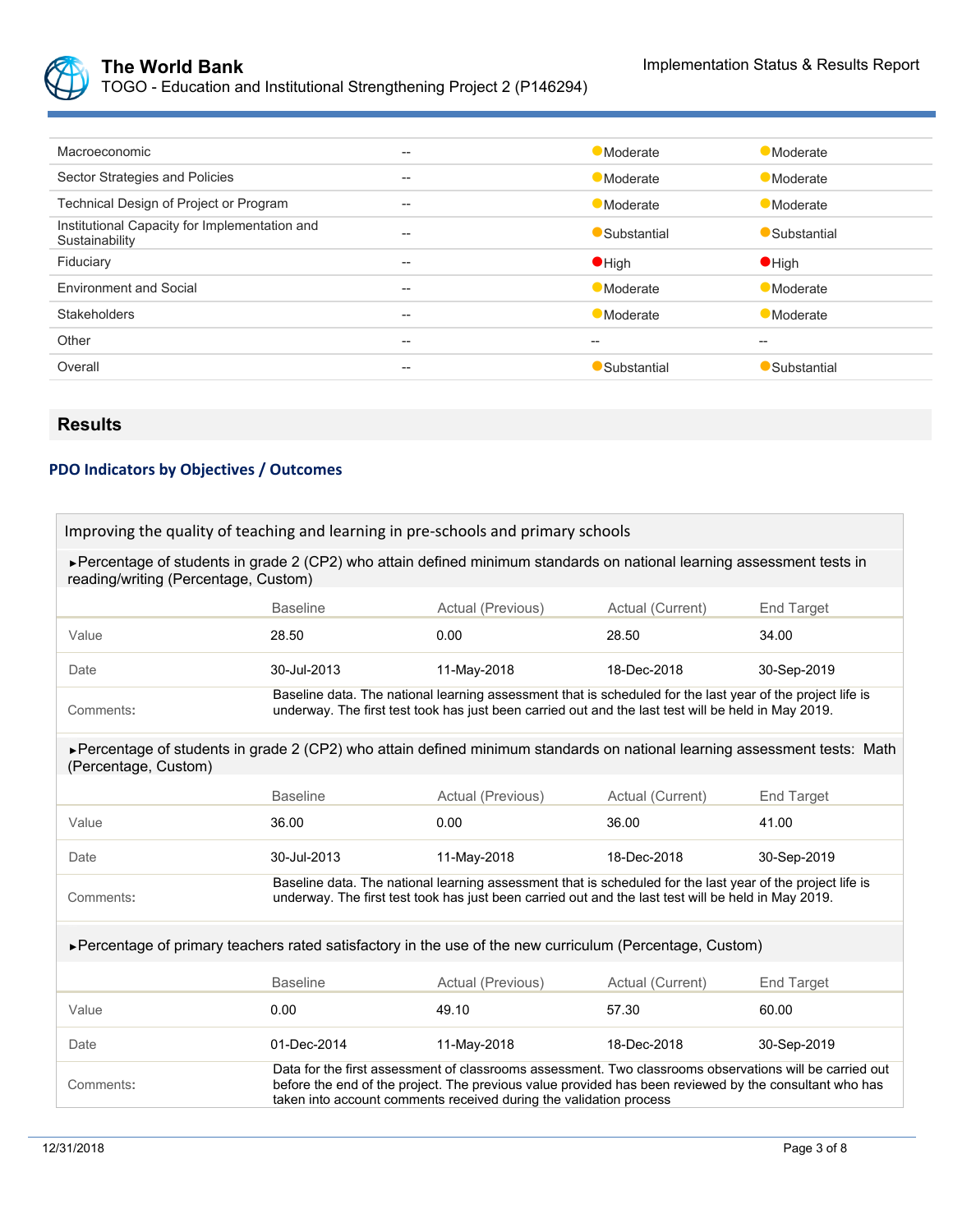

| Strenghening access and equity in primary schools particularly in deprived prefectures                                                                                                                                                                                                                                                                                                                                        |                               |                   |                  |                   |  |  |
|-------------------------------------------------------------------------------------------------------------------------------------------------------------------------------------------------------------------------------------------------------------------------------------------------------------------------------------------------------------------------------------------------------------------------------|-------------------------------|-------------------|------------------|-------------------|--|--|
| ► Intake rate in grade 3 (CE1) in 18 deprived prefectures - Total (Percentage, Custom)                                                                                                                                                                                                                                                                                                                                        |                               |                   |                  |                   |  |  |
|                                                                                                                                                                                                                                                                                                                                                                                                                               | <b>Baseline</b>               | Actual (Previous) | Actual (Current) | <b>End Target</b> |  |  |
| Value                                                                                                                                                                                                                                                                                                                                                                                                                         | 93.00                         | 99.00             | 99.00            | 99.00             |  |  |
| Date                                                                                                                                                                                                                                                                                                                                                                                                                          | 01-Dec-2014                   | 11-May-2018       | 18-Dec-2018      | 30-Sep-2019       |  |  |
| Comments:                                                                                                                                                                                                                                                                                                                                                                                                                     | Data for school-year 2017-18. |                   |                  |                   |  |  |
| Intake rate in grade 3 (CE1) in 18 deprived prefectures - Girls (Percentage, Custom Breakdown)                                                                                                                                                                                                                                                                                                                                |                               |                   |                  |                   |  |  |
|                                                                                                                                                                                                                                                                                                                                                                                                                               | <b>Baseline</b>               | Actual (Previous) | Actual (Current) | End Target        |  |  |
| Value                                                                                                                                                                                                                                                                                                                                                                                                                         | 90.00                         | 95.00             | 96.00            | 96.00             |  |  |
| Date                                                                                                                                                                                                                                                                                                                                                                                                                          | 01-Dec-2014                   | 11-May-2018       | 18-Dec-2018      | 30-Sep-2019       |  |  |
| ► Percentage of girls enrolled in the 4 most deprived prefectures (with the lowest girls completion rate (Percentage, Custom)                                                                                                                                                                                                                                                                                                 |                               |                   |                  |                   |  |  |
|                                                                                                                                                                                                                                                                                                                                                                                                                               | <b>Baseline</b>               | Actual (Previous) | Actual (Current) | <b>End Target</b> |  |  |
| Value                                                                                                                                                                                                                                                                                                                                                                                                                         | 45.20                         | 46.10             | 48.40            | 49.00             |  |  |
| Date                                                                                                                                                                                                                                                                                                                                                                                                                          | 01-Dec-2014                   | 11-May-2018       | 18-Dec-2018      | 30-Sep-2019       |  |  |
| Comments:                                                                                                                                                                                                                                                                                                                                                                                                                     | Data for school-year 2017-18. |                   |                  |                   |  |  |
| ▶ Direct project beneficiaries (Number, Custom)                                                                                                                                                                                                                                                                                                                                                                               |                               |                   |                  |                   |  |  |
|                                                                                                                                                                                                                                                                                                                                                                                                                               | <b>Baseline</b>               | Actual (Previous) | Actual (Current) | <b>End Target</b> |  |  |
| Value                                                                                                                                                                                                                                                                                                                                                                                                                         | 0.00                          | 599.076.00        | 787,590.00       | 700,000.00        |  |  |
| Date                                                                                                                                                                                                                                                                                                                                                                                                                          | 01-Dec-2014                   | 11-May-2018       | 18-Dec-2018      | 30-Sep-2019       |  |  |
| Number of grades 1 and 2 students who benefitted from textbooks: 581 500 of which 285 310 girls +<br>Number of students who benefitted from school grants: 323 154 of which 155 646 girls+<br>Number of teachers who benefitted from trainings : 22 225 of which 6160 women -<br>Comments:<br>Number of grades 1 and 2 students who benefitted from school grants (double counting students):<br>139289 of which 66 497 girls |                               |                   |                  |                   |  |  |
| <b>∡Female beneficiaries (Percentage, Custom Supplement)</b>                                                                                                                                                                                                                                                                                                                                                                  |                               |                   |                  |                   |  |  |
|                                                                                                                                                                                                                                                                                                                                                                                                                               | <b>Baseline</b>               | Actual (Previous) | Actual (Current) | <b>End Target</b> |  |  |
| Value                                                                                                                                                                                                                                                                                                                                                                                                                         | 0.00                          | 45.00             | 48.30            | 45.00             |  |  |

# **Intermediate Results Indicators by Components**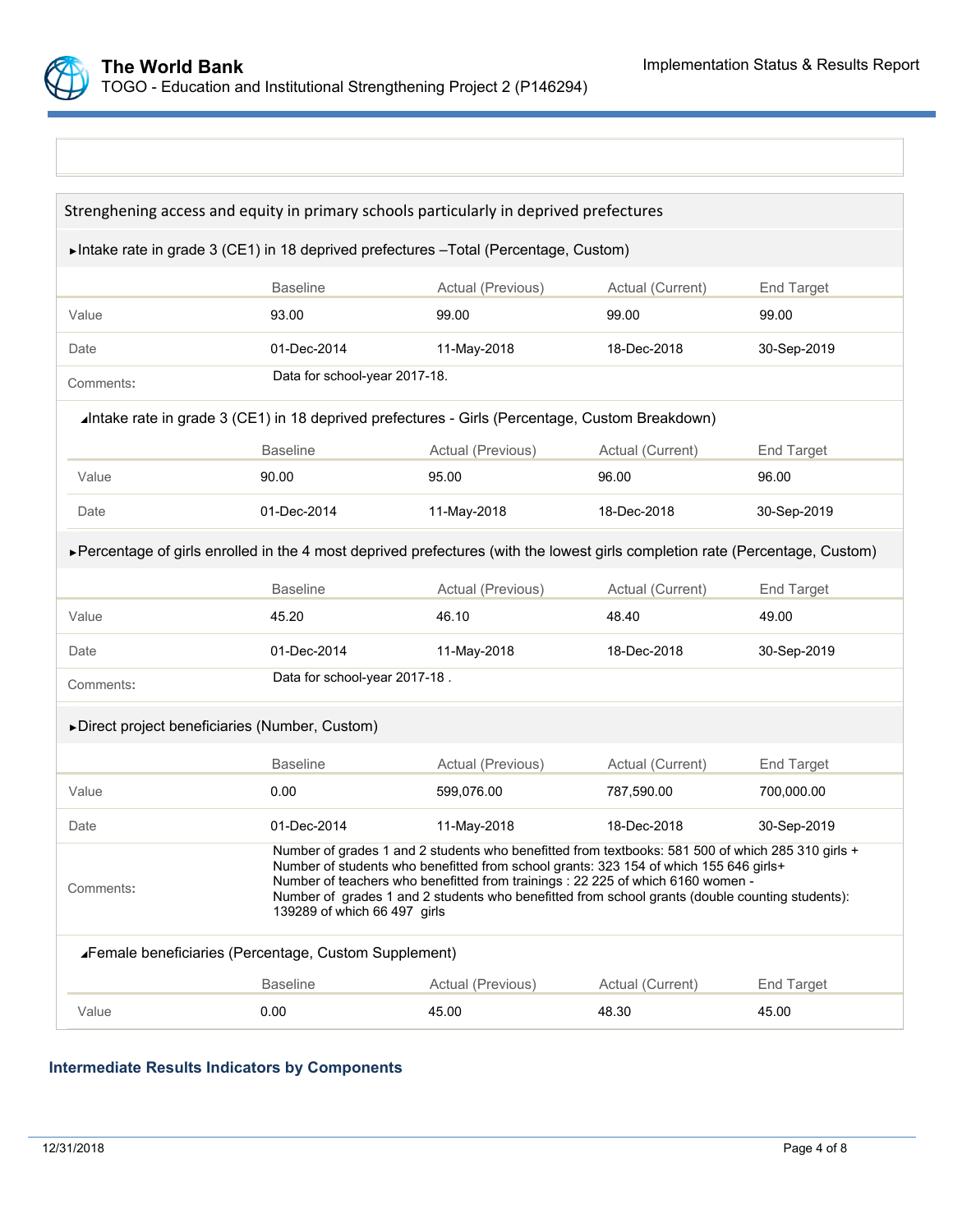

| Component 1 : Improving the quality of pre-primary and primary education                                                                    |                              |                                                                                                              |                  |                   |  |
|---------------------------------------------------------------------------------------------------------------------------------------------|------------------------------|--------------------------------------------------------------------------------------------------------------|------------------|-------------------|--|
| ▶ Repetition Rate (Component 1) (Percentage, Custom)                                                                                        |                              |                                                                                                              |                  |                   |  |
|                                                                                                                                             | <b>Baseline</b>              | Actual (Previous)                                                                                            | Actual (Current) | <b>End Target</b> |  |
| Value                                                                                                                                       | 18.50                        | 8.38                                                                                                         | 7.10             | 7.00              |  |
| Date                                                                                                                                        | 30-Jul-2013                  | 11-May-2018                                                                                                  | 18-Dec-2018      | 30-Sep-2019       |  |
| Comments:                                                                                                                                   | Data for school-year 2017-18 |                                                                                                              |                  |                   |  |
| ▶New textbooks distributed in CP1 and CP2 (math and reading) (Component 1) (Number, Custom)                                                 |                              |                                                                                                              |                  |                   |  |
|                                                                                                                                             | <b>Baseline</b>              | Actual (Previous)                                                                                            | Actual (Current) | <b>End Target</b> |  |
| Value                                                                                                                                       | 0.00                         | 599,231.00                                                                                                   | 1,163,000.00     | 1,800,000.00      |  |
| Date                                                                                                                                        | 01-Dec-2014                  | 11-May-2018                                                                                                  | 18-Dec-2018      | 30-Sep-2019       |  |
| Comments:                                                                                                                                   | reached                      | Reading textbooks have been delivered to the Ministry but not yet distributed to schools. The target will be |                  |                   |  |
| Frimary teachers trained (including head teacher) in the use of new curriculum as a result of the Project (Component 1)<br>(Number, Custom) |                              |                                                                                                              |                  |                   |  |
|                                                                                                                                             | <b>Baseline</b>              | Actual (Previous)<br>Actual (Current)                                                                        |                  | End Target        |  |
| Value                                                                                                                                       | 0.00                         | 14,549.00                                                                                                    | 22,224.00        | 29,000.00         |  |
| Date                                                                                                                                        | 01-Dec-2014                  | 11-May-2018                                                                                                  | 18-Dec-2018      | 30-Sep-2019       |  |
| Comments:                                                                                                                                   |                              | The target will be reached after the training of grade 3 teachers                                            |                  |                   |  |
| ► Schools which receive school grants each year in the 18 deprived Prefectures as a result of the Project (Component 1)<br>(Number, Custom) |                              |                                                                                                              |                  |                   |  |
|                                                                                                                                             | <b>Baseline</b>              | Actual (Previous)                                                                                            | Actual (Current) | <b>End Target</b> |  |
| Value                                                                                                                                       | 0.00                         | 1,650.00                                                                                                     | 1,650.00         | 1,650.00          |  |
| Date                                                                                                                                        | 01-Dec-2014                  | 11-May-2018                                                                                                  | 18-Dec-2018      | 30-Sep-2019       |  |
| Comments:                                                                                                                                   |                              | The transfer of the grants for SY2018-19 is underway.                                                        |                  |                   |  |
| ► Percentage of CP1 and CP2 teachers using the new curricular in public schools (Component 1) (Percentage, Custom)                          |                              |                                                                                                              |                  |                   |  |
|                                                                                                                                             | <b>Baseline</b>              | Actual (Current)<br>Actual (Previous)                                                                        |                  | End Target        |  |
| Value                                                                                                                                       | 0.00                         | 50.00                                                                                                        | 66.00            | 100.00            |  |
| Date                                                                                                                                        | 01-Dec-2014                  | 11-May-2018                                                                                                  | 18-Dec-2018      | 30-Sep-2019       |  |
| ► Percent of schools which implement their budget in line with the initial forecast (Component 1) (Percentage, Custom)                      |                              |                                                                                                              |                  |                   |  |
|                                                                                                                                             | <b>Baseline</b>              | Actual (Previous)                                                                                            | Actual (Current) | <b>End Target</b> |  |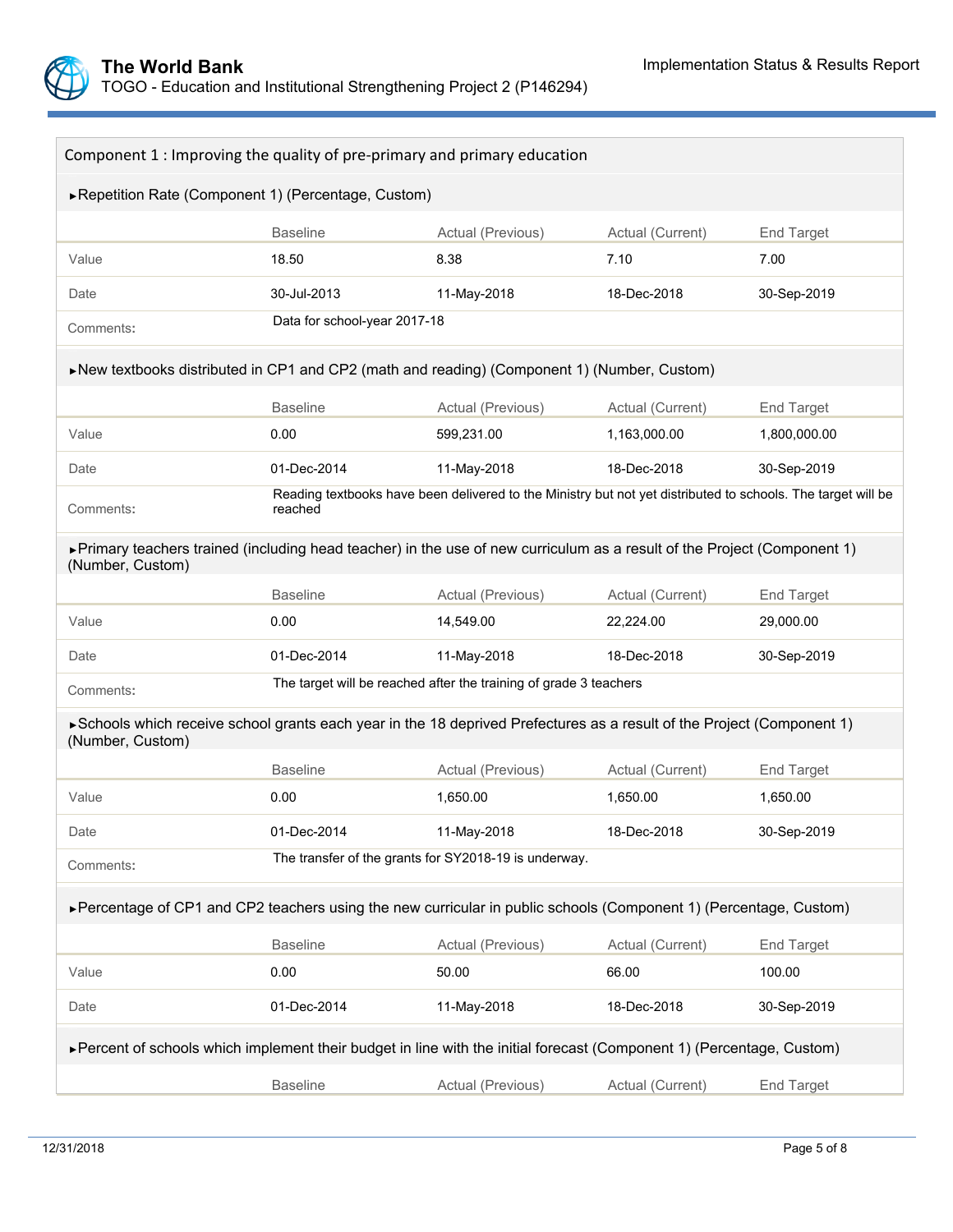

| Value     | 0.00                                                                  | 87.50       | 87.50       | 90.00       |  |
|-----------|-----------------------------------------------------------------------|-------------|-------------|-------------|--|
| Date      | 01-Dec-2014                                                           | 11-May-2018 | 18-Dec-2018 | 30-Sep-2019 |  |
| Comments: | Data for SY 2016-17. Collection of data for the SY2017-18 is underway |             |             |             |  |

#### Component 2: Strengthening Access and Equity in Primary Education

►Number of additional classrooms built or rehabilitated at the primary level resulting from project interventions. (Number, Custom)

|                                                                                                 | <b>Baseline</b>                                                                                                                                                          | Actual (Previous)          | Actual (Current) | End Target  |  |  |  |
|-------------------------------------------------------------------------------------------------|--------------------------------------------------------------------------------------------------------------------------------------------------------------------------|----------------------------|------------------|-------------|--|--|--|
| Value                                                                                           | 0.00                                                                                                                                                                     | 180.00<br>240.00           |                  | 240.00      |  |  |  |
| Date                                                                                            | 01-Dec-2014                                                                                                                                                              | 31-May-2018                | 18-Dec-2018      | 30-Sep-2019 |  |  |  |
| ► Latrines constructed (Component 2) (Number, Custom)                                           |                                                                                                                                                                          |                            |                  |             |  |  |  |
|                                                                                                 | <b>Baseline</b>                                                                                                                                                          | Actual (Previous)          | Actual (Current) | End Target  |  |  |  |
| Value                                                                                           | 0.00                                                                                                                                                                     | 336.00                     | 456.00           | 480.00      |  |  |  |
| Date                                                                                            | 01-Dec-2014                                                                                                                                                              | 30-May-2018<br>18-Dec-2018 |                  | 30-Sep-2019 |  |  |  |
| ► School uniforms distributed to girls in 4 deprived Prefectures (Component 2) (Number, Custom) |                                                                                                                                                                          |                            |                  |             |  |  |  |
|                                                                                                 | <b>Baseline</b>                                                                                                                                                          | Actual (Previous)          | Actual (Current) | End Target  |  |  |  |
| Value                                                                                           | 0.00                                                                                                                                                                     | 54,636.00                  | 54,636.00        | 165,000.00  |  |  |  |
| Date                                                                                            | 01-Dec-2014                                                                                                                                                              | 11-May-2018                | 19-Dec-2018      | 30-Sep-2019 |  |  |  |
| Comments:                                                                                       | There is a delay in the distribution of uniforms for the SY2018-19. The next distributions in January 2019<br>and in early September 2019 will help to reach the target. |                            |                  |             |  |  |  |

#### Component 3: Strengthening education service delivery

► Communities having received at least 4 out of 5 grassroots management training modules planned under the project for the school construction (Component 3) (Number, Custom)

|                                                                                                                  | <b>Baseline</b>                                                             | Actual (Previous)<br>Actual (Current) |                  | End Target  |  |  |
|------------------------------------------------------------------------------------------------------------------|-----------------------------------------------------------------------------|---------------------------------------|------------------|-------------|--|--|
| Value                                                                                                            | 0.00                                                                        | 80.00                                 | 80.00            | 80.00       |  |  |
| Date                                                                                                             | $01 - Dec - 2014$                                                           | 11-May-2018                           | 30-Sep-2019      |             |  |  |
| ► Teachers supervision visits per year by inspectors and pedagogical advisers (Component 3) (Percentage, Custom) |                                                                             |                                       |                  |             |  |  |
|                                                                                                                  | <b>Baseline</b>                                                             | Actual (Previous)                     | Actual (Current) | End Target  |  |  |
| Value                                                                                                            | 35.00                                                                       | 36.00                                 | 36.00            | 70.00       |  |  |
| Date                                                                                                             | $01 - Dec - 2014$                                                           | 21-Dec-2017                           | 18-Dec-2018      | 30-Sep-2019 |  |  |
| Comments:                                                                                                        | Data for the SY 2016-17. Collection of data for the SY 2017-18 is underway. |                                       |                  |             |  |  |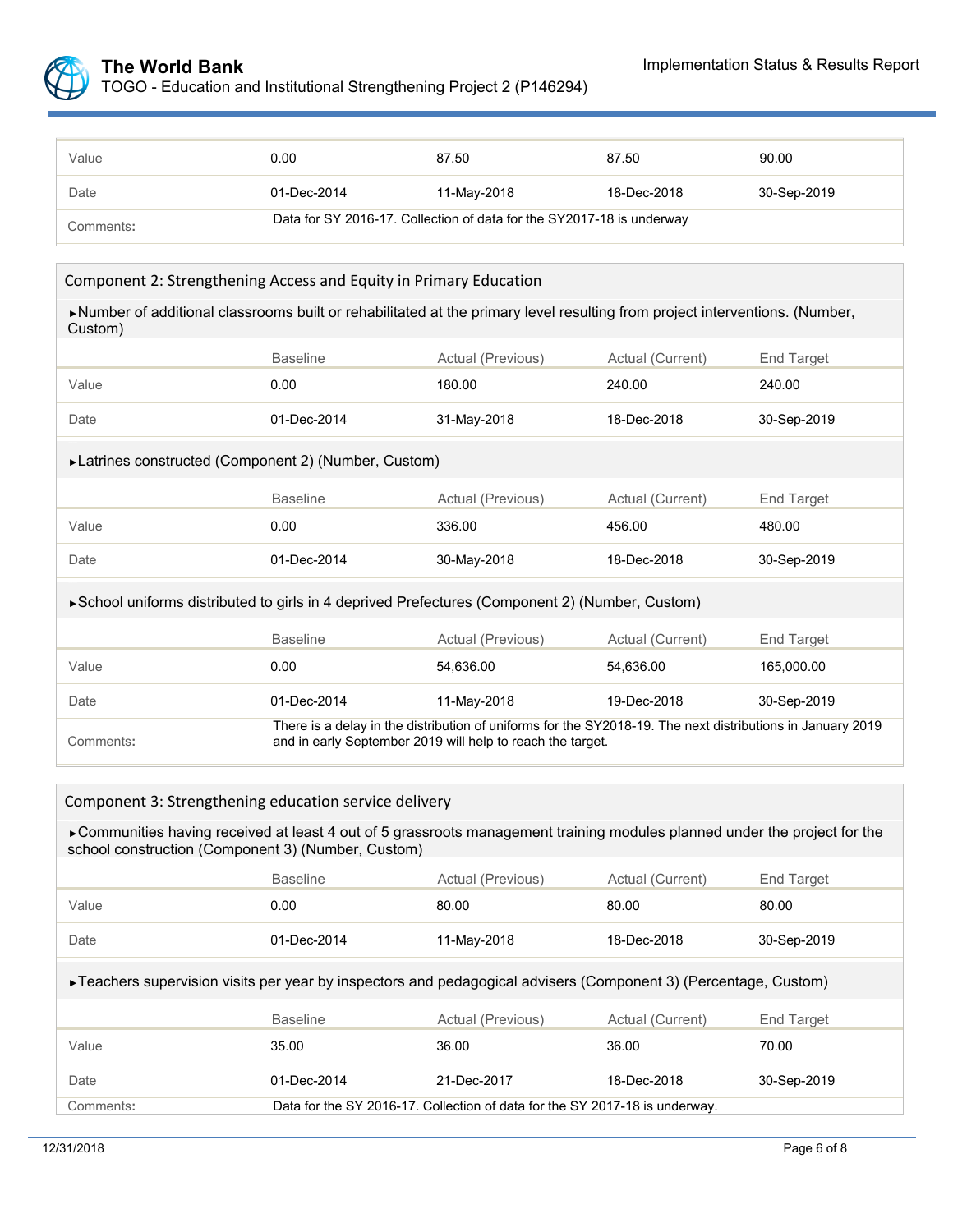

| ►□Primary school teacher's deployment consistency index (Component 3) (Percentage, Custom)                                                                                                                    |                                                          |                                                                    |                  |                   |  |  |  |
|---------------------------------------------------------------------------------------------------------------------------------------------------------------------------------------------------------------|----------------------------------------------------------|--------------------------------------------------------------------|------------------|-------------------|--|--|--|
|                                                                                                                                                                                                               | <b>Baseline</b>                                          | Actual (Previous)<br>Actual (Current)                              |                  |                   |  |  |  |
| Value                                                                                                                                                                                                         | 58.00                                                    | 62.00                                                              | 60.80            | 68.00             |  |  |  |
| Date                                                                                                                                                                                                          | 30-Jun-2011                                              | 11-May-2018                                                        | 19-Dec-2018      | 30-Sep-2019       |  |  |  |
| ► System for learning assessment at the primary level (Yes/No, Custom)                                                                                                                                        |                                                          |                                                                    |                  |                   |  |  |  |
|                                                                                                                                                                                                               | <b>Baseline</b>                                          | Actual (Previous)                                                  | Actual (Current) | End Target        |  |  |  |
| Value                                                                                                                                                                                                         | Yes                                                      | Yes                                                                | Yes              |                   |  |  |  |
| Date                                                                                                                                                                                                          | 01-Dec-2014                                              | 11-May-2018                                                        | 18-Dec-2018      | 30-Sep-2019       |  |  |  |
| <b>∡Utility of the learning assessment system (Number, Custom Supplement)</b>                                                                                                                                 |                                                          |                                                                    |                  |                   |  |  |  |
|                                                                                                                                                                                                               | <b>Baseline</b>                                          | Actual (Previous)                                                  | Actual (Current) | <b>End Target</b> |  |  |  |
| Value                                                                                                                                                                                                         | 1.00                                                     | 2.00                                                               | 2.00             | 3.00              |  |  |  |
| ► Percentage of schools receiving grants under the Project which communicate school grants and student results through<br>community briefing meetings at least once a year (Component 3) (Percentage, Custom) |                                                          |                                                                    |                  |                   |  |  |  |
|                                                                                                                                                                                                               | <b>Baseline</b>                                          | Actual (Previous)                                                  | Actual (Current) | End Target        |  |  |  |
| Value                                                                                                                                                                                                         | 0.00                                                     | 75.40                                                              | 75.40            | 75.00             |  |  |  |
| Date                                                                                                                                                                                                          | 11-May-2018<br>01-Dec-2014<br>19-Dec-2018<br>30-Sep-2019 |                                                                    |                  |                   |  |  |  |
| Comments:                                                                                                                                                                                                     |                                                          | Data for SY 2016-17. Collection of data for SY 2017-18 is underway |                  |                   |  |  |  |

# **Data on Financial Performance**

### **Disbursements (by loan)**

| Project                    | Loan/Credit/TF | <b>Status</b> | Currency      | Original | Revised      | Cancelled                 | Disbursed | Undisbursed        | % Disbursed       |
|----------------------------|----------------|---------------|---------------|----------|--------------|---------------------------|-----------|--------------------|-------------------|
| P146294                    | TF-18062       | Effective     | <b>USD</b>    | 27.80    | 27.80        | 0.00                      | 20.53     | 7.27               | 74%               |
| <b>Key Dates (by loan)</b> |                |               |               |          |              |                           |           |                    |                   |
| Project                    | Loan/Credit/TF | <b>Status</b> | Approval Date |          | Signing Date | <b>Effectiveness Date</b> |           | Orig. Closing Date | Rev. Closing Date |
| P146294                    | TF-18062       | Effective     | 06-Feb-2015   |          | 05-Mar-2015  | 03-Jul-2015               |           | 30-Sep-2018        | 30-Sep-2019       |

# **Cumulative Disbursements**